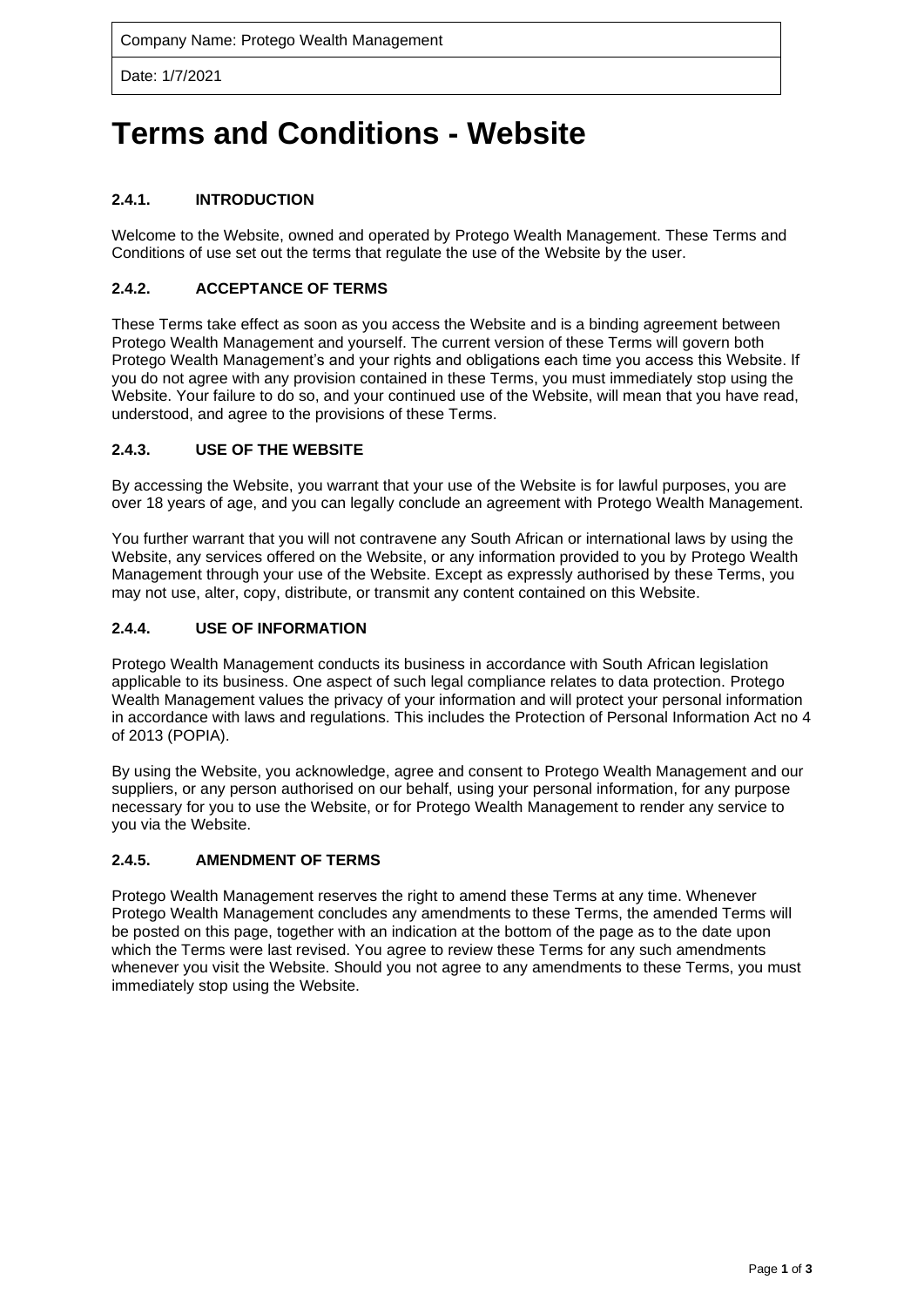Company Name: Protego Wealth Management

Date: 1/7/2021

## **2.4.6. CONTENT OF USERS (If applicable)**

There are certain areas on the Website that allow users of the Website to upload questions, data, and other information. As a user, you are responsible for the content that you upload, display, and add to the Website. Protego Wealth Management will not review any user content.

You agree not to add any user content that contains any information that is not legally permitted, you do not have a right to make available under any law, or under contractual relationships and you know is incorrect. You agree that any user content that you add to the Website does not violate any thirdparty rights.

## **2.4.7. COPYRIGHT AND INTELLECTUAL PROPERTY RIGHTS**

For purposes of these Terms, Intellectual Property Rights means all intellectual property rights including, patents, designs, copyright, trademarks, trade secrets and know-how, applications and registrations, renewals, and extensions.

Unless the contrary is specified in these Terms, all content contained on the Website, or incorporated or embedded in any service offered on the Website, including software, images, text, graphics, illustrations, logos, branding, photographs, and all Intellectual Property Rights in such content, belongs exclusively to Protego Wealth Management. You agree that you will at no time lay claim to Protego Wealth Management content, and to any Intellectual Property Rights subsisting in such content.

Except as explicitly provided herein, nothing in these Terms shall be deemed to create a license to any Intellectual Property Rights belonging to Protego Wealth Management, and you agree that you will not:

- Modify, port, translate, localise, or create derivative works of Protego Wealth Management content.
- Decompile, disassemble, reverse engineer, or attempt to reconstruct, identify, or discover any source code, underlying ideas, underlying user interface techniques or algorithms contained or incorporated in any Protego Wealth Management content.
- Disclose any of the Protego Wealth Management content.
- Sell, lease, license, sublicense, copy, market, reproduce, transmit or distribute Protego Wealth Management content.
- Knowingly take any action that would cause any of Protego Wealth Management content to be placed in the public domain.

You understand and acknowledge that you may be exposed to user content that is inaccurate, misleading, and offensive. You agree that Protego Wealth Management will not be liable for any damages you allege to incur because of exposure to such user content.

## **2.4.8. DISCLAIMER OF WARRANTIES AND LIABILITIES**

Protego Wealth Management does not make any warranties, statements, or guarantees, regarding the Website and any services offered on the Website. These are provided on an "as is" basis. Use of the Website, any Company content and any service offered is entirely at your own risk.

Protego Wealth Management makes no warranties or conditions about the quality, accuracy, reliability, completeness, or timeliness of any of the foregoing. Protego Wealth Management does not take any responsibility for any errors, omissions or inaccuracies on the Website, the content and any service that may be offered.

Neither Protego Wealth Management nor its owners, shareholders, directors, or employees (Indemnified Parties), shall be responsible for any loss, harm, damage, and expense which may be suffered by you or any third-party, which may be attributable to your access and use of the Website, or any information contained on or received via the Website.